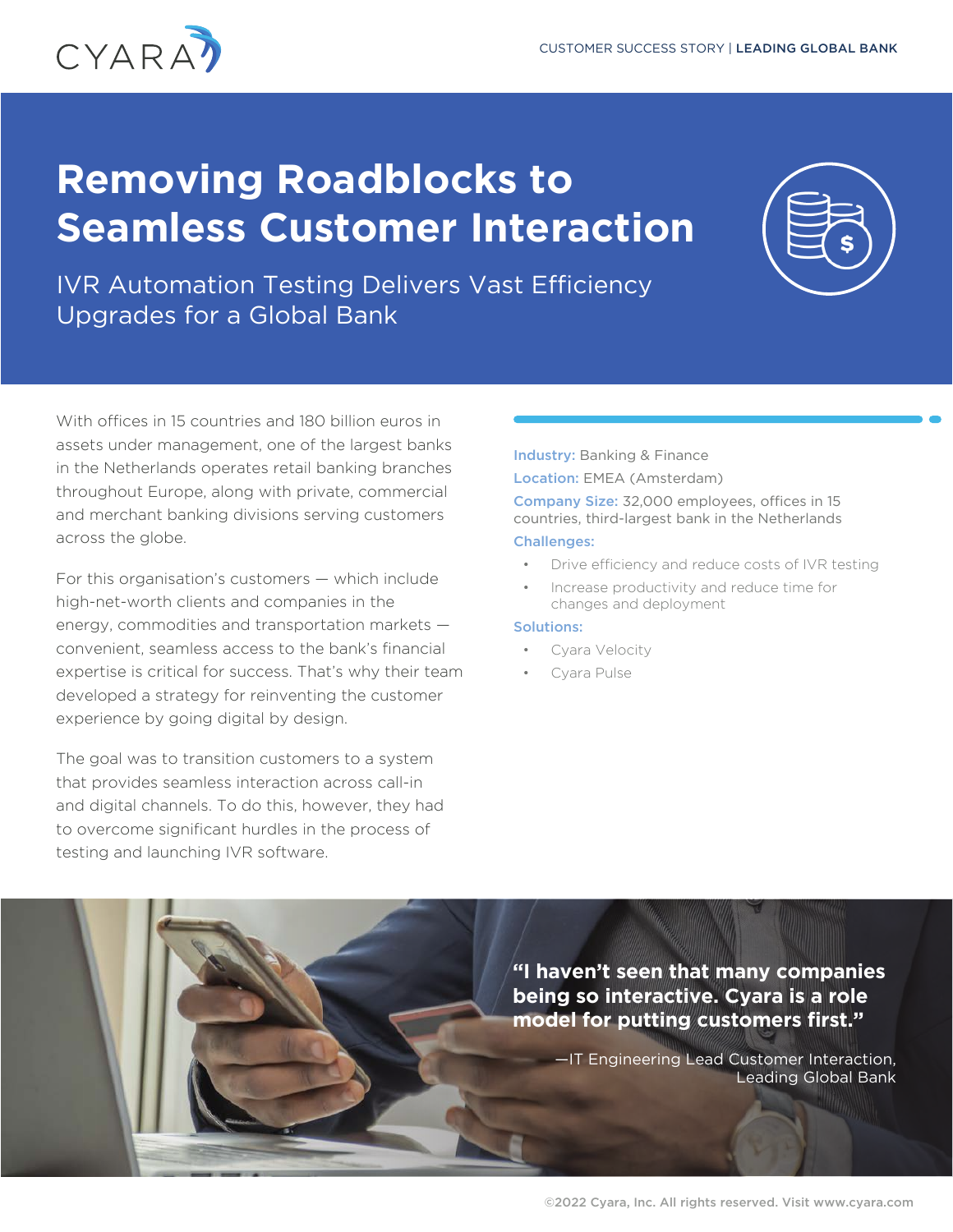## A Cumbersome Process for Improvements

When they approached Cyara, the bank was battling inefficiencies in their procedures for making updates and improvements to call routing processes and their IVR system.

To test local language IVR paths, the bank's onshore and offshore development teams needed to contract native speakers to perform manual testing whenever changes were made to the IVR. This process slowed release cycles and limited their ability to respond promptly with necessary fixes for the customer experience.

Given the goal of increasing the speed, quality and efficiency of their customer service, the bank needed a more efficient way to test updates and improvements. They embarked on a journey to DevOps that centered on automation. Their initial objective was to automate and expand their existing testing scripts and then to integrate automated testing into their release cycle pipeline. This would reduce manual testing and free up resources for more important projects.

## Automating for Efficiency and Agility

Achieving these goals meant integrating Cyara Velocity into their existing processes and technology. Lengthy release cycles, a bloated manual testing process and self-sufficiency for the test team all needed to be addressed within a framework that could be fully automated.

The first goal for Velocity was to reduce the manual testing headcount by the equivalent of two full-time employees. In the process, the bank sought to move as much testing as possible offshore. This would require a significant reduction in reliance on Dutch native speakers to validate prompts and test IVR pathways.

Supporting this first goal was a second: Move toward a fully automated build-test-configure process in order to achieve a longterm target of daily builds and releases. As a stepping stone, the team aimed for an initial one-week reduction in release cycles.

### **BENEFITS ACHIEVED**

## **25%**

Reduced release cycles from 4 weeks to 3 weeks



#### Reduced manual testing headcount by 2 FTEs



Removed all reliance on native Dutch speakers, giving testing team full self-sufficiency



Cut regression testing process from 1 day to 1 hour

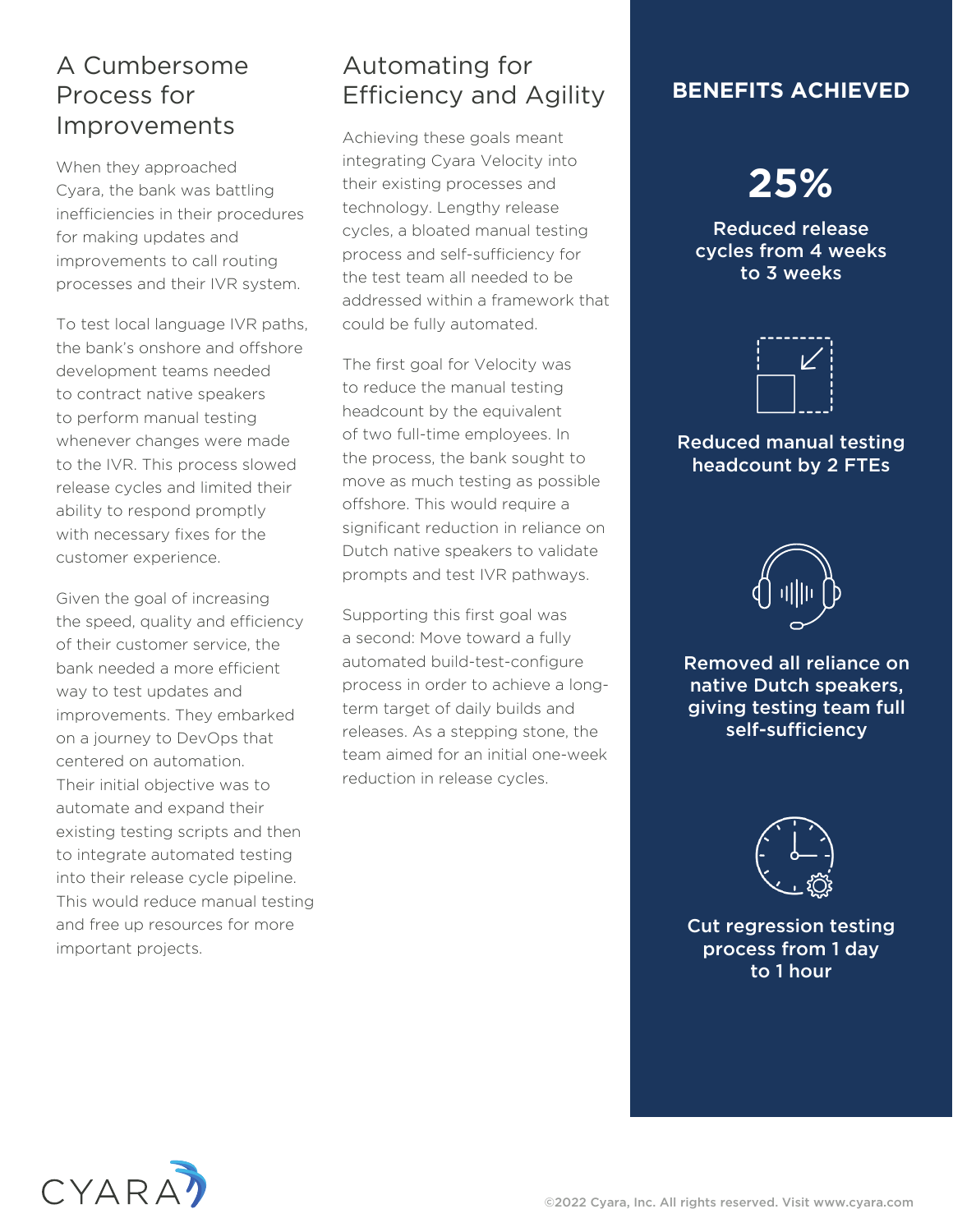Cyara Pulse would also be essential to the migration process. It would provide secure monitoring between carrier and contact centre and raise early warnings of any defects in the system in order to accelerate resolution time.

#### "[The Cyara Platform] is really part of our process now. We are probably not able to do it without it anymore."

—IT Engineering Lead Customer Interaction, Leading Global Bank



## A Retooled Testing Process Drives Faster Results

By adopting Velocity into their testing processes, the bank achieved and surpassed all of their initial target outcomes. Within just six months of adopting the Cyara Platform, they were able to fully automate their CI/CD process as well as eliminate manual testing from 70% of their IVR regression testing suite.

This resulted in significant labor savings and reallocation. Reliance on Pulse and Velocity reduced manual testing headcount by two full-time employees, one of whom was reassigned to a broader quality assurance-oriented role in design work. This represents not only labor savings but a higher return on investment in labor resources.

Additionally, none of the bank's testers are native Dutch speakers anymore. Thanks to Velocity's language capabilities, all testing — both onshore and offshore — can be done by non-Dutch speakers anywhere in the world.

Perhaps the greatest sign of success is the testing and release process itself. Not only did they achieve their initial goal of reducing release cycles by a week, but they also saw a four-to-six-week reduction in implementing system changes. Vast improvements in testing efficiency mean that a process that used to take up to eight weeks now happens in just two.

"The people who were doing these repeatable tasks — these menial testing tasks — are now shifting their attention to other areas."

> —IT Engineering Lead Customer Interaction, Leading Global Bank